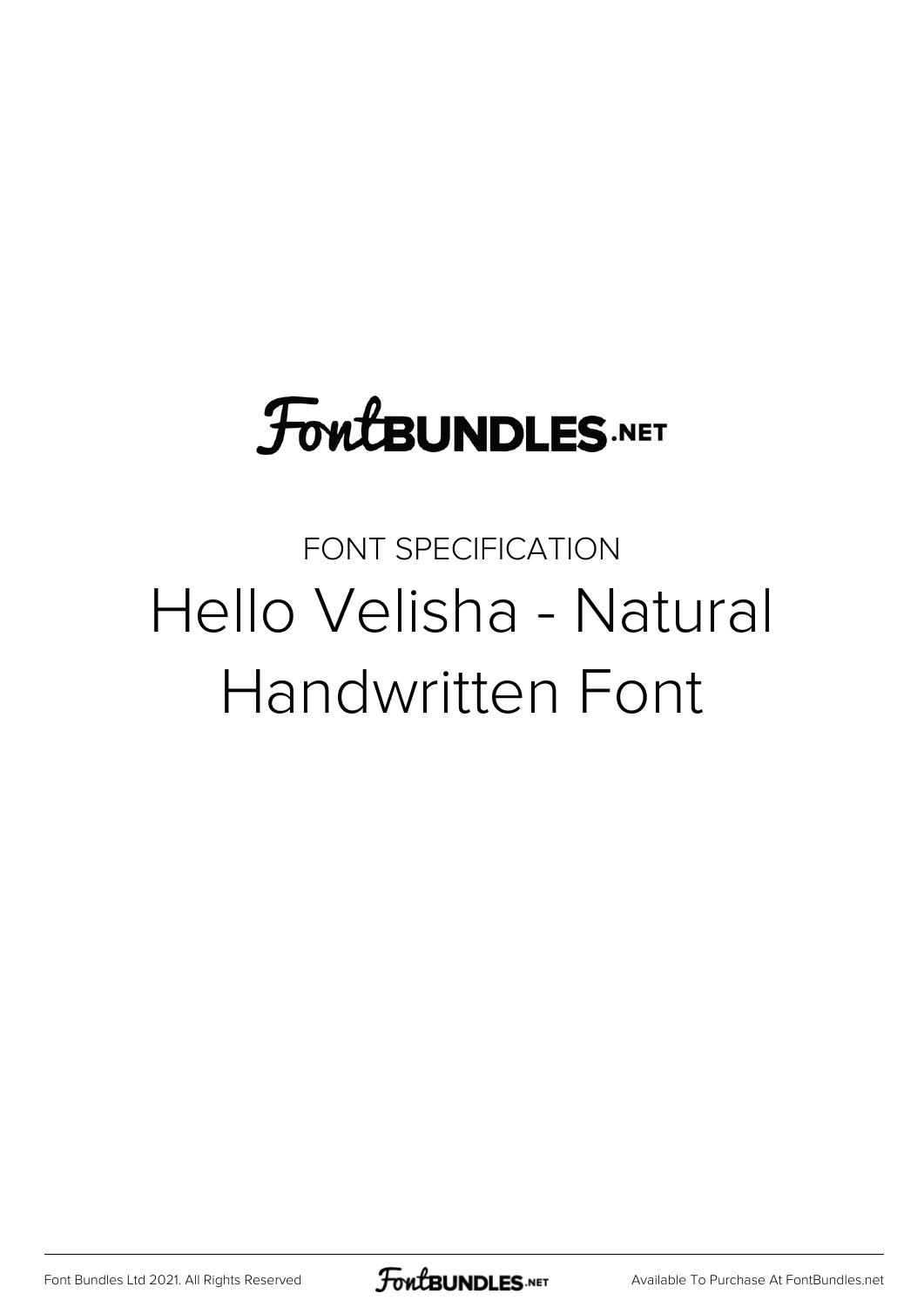#### Hello Velisha - Regular

**Uppercase Characters** 

### ABCOEFGHIJKLMNOPORSTUVW **XYZ**

Lowercase Characters

## ab C d e F 9 hi j K L M N O P 9 L S Ł U V W XYZ

**Numbers** 

### 0123456789

Punctuation and Symbols

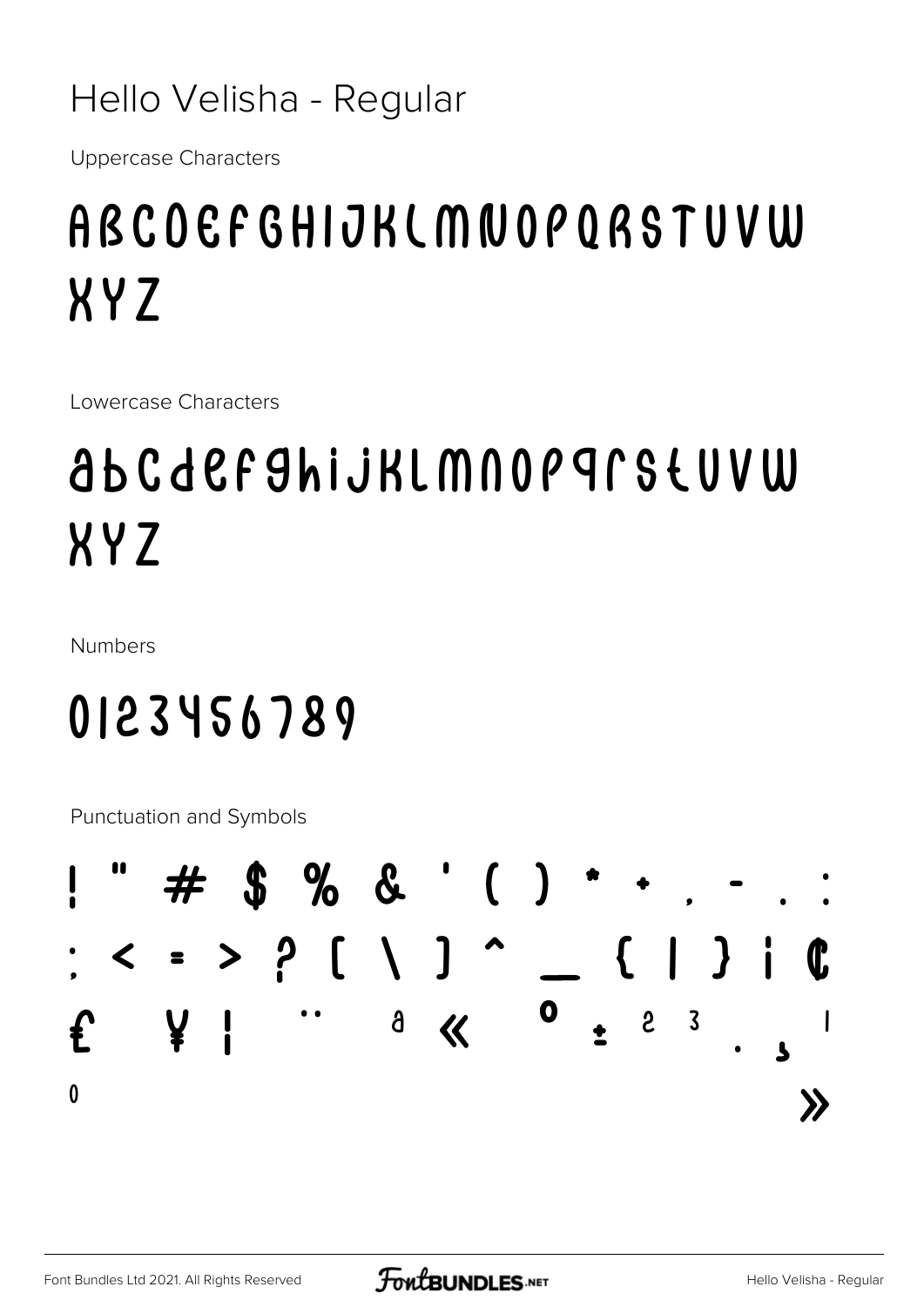All Other Glyphs

|       | $\dot{A}$ $\dot{A}$ $\ddot{A}$ $\ddot{A}$ $\ddot{A}$ $\ddot{B}$ $\ddot{C}$                                                                                                                                                                                                                                                                                                                                                             |  |         |  |
|-------|----------------------------------------------------------------------------------------------------------------------------------------------------------------------------------------------------------------------------------------------------------------------------------------------------------------------------------------------------------------------------------------------------------------------------------------|--|---------|--|
|       | $\begin{array}{ccccccccccccccccc} \mathbf{c} & \mathbf{c} & \mathbf{c} & \mathbf{c} & \mathbf{c} & \mathbf{c} & \mathbf{c} & \mathbf{c} & \mathbf{c} & \mathbf{c} & \mathbf{c} & \mathbf{c} & \mathbf{c} & \mathbf{c} & \mathbf{c} & \mathbf{c} & \mathbf{c} & \mathbf{c} & \mathbf{c} & \mathbf{c} & \mathbf{c} & \mathbf{c} & \mathbf{c} & \mathbf{c} & \mathbf{c} & \mathbf{c} & \mathbf{c} & \mathbf{c} & \mathbf{c} & \mathbf{c}$ |  |         |  |
|       | $\begin{matrix} \mathbf{0} & \mathbf{0} & \mathbf{0} & \mathbf{0} & \mathbf{0} & \mathbf{0} & \mathbf{0} & \mathbf{0} & \mathbf{0} & \mathbf{0} & \mathbf{0} & \mathbf{0} & \mathbf{0} & \mathbf{0} & \mathbf{0} & \mathbf{0} & \mathbf{0} & \mathbf{0} & \mathbf{0} & \mathbf{0} & \mathbf{0} & \mathbf{0} & \mathbf{0} & \mathbf{0} & \mathbf{0} & \mathbf{0} & \mathbf{0} & \mathbf{0} & \mathbf{0} & \mathbf{0} & \mathbf{0$       |  |         |  |
| Û Ü Ý |                                                                                                                                                                                                                                                                                                                                                                                                                                        |  | à á â ã |  |
|       | äåæçèé ê ë i                                                                                                                                                                                                                                                                                                                                                                                                                           |  |         |  |
|       | $\hat{i}$ $\hat{i}$ $\hat{d}$ $\hat{0}$ $\hat{0}$ $\hat{0}$                                                                                                                                                                                                                                                                                                                                                                            |  |         |  |